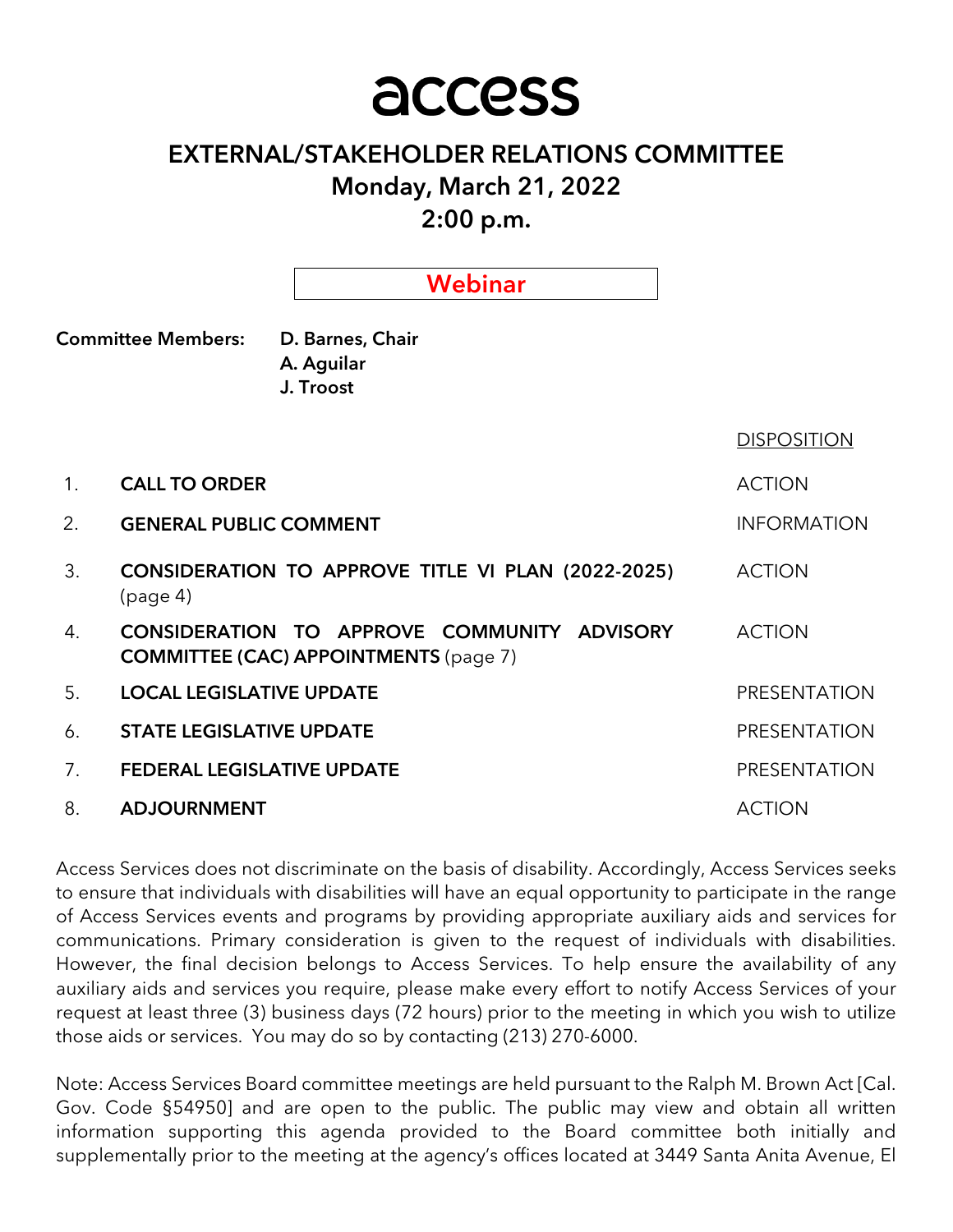Monte, California and on its website at http://accessla.org. Documents, including Power Point handouts distributed to the Board committee members by staff or Board committee members at the meeting, will simultaneously be made available to the public. Three opportunities are available for the public to address the Board committee during a Board committee meeting: (1) before closed session regarding matters to be discussed in closed session, (2) before a specific agendized item is debated and voted upon and (3) during the time allotted for general public comment. The exercise of the right to address the Board committee is subject to restriction as to time and appropriate decorum. All persons wishing to make public comment must fill out a goldenrod Public Comment Form and submit it to the Secretary of the Board. Public comment is generally limited to three (3) minutes per speaker and the total time available for public comment may be further limited at the discretion of the Chairperson. Persons whose speech is impaired such that they are unable to address the Board at a normal rate of speed may request an accommodation of a limited amount of additional time from the Chair but only by checking the appropriate box on the Public Comment Form. Granting such an accommodation is at the discretion of the Chair. The Board committee cannot and will not respond during the meeting to matters raised under general public comment. Pursuant to provisions of the Brown Act governing these proceedings, no discussion or action may be taken on these matters unless they are listed on the agenda, or unless certain emergency or special circumstances exist. However, the Board committee may direct staff to investigate and/or schedule certain matters for consideration at a future Board committee meeting and staff may respond to all public comments in writing prior to the next Board committee meeting.

## Commitment to Civility

To assure civility in its public meetings, staff and the public are also encouraged to engage in respectful dialog that supports freedom of speech and values diversity of opinion. To achieve compliance with these Rules, Directors, staff, and the public are encouraged to:

- Create an atmosphere of respect and civility where Directors, staff, and the public are free to express their ideas;
- Establish and maintain a cordial and respectful atmosphere during discussions;
- Foster meaningful dialogue free of personal attacks;
- Listen with an open mind to all information, including dissenting points of view, regarding issues presented to the Board;
- Recognize that it is sometimes difficult to speak at Board meetings, and out of respect for each person's feelings, allow others to have their say without comment, including booing, whistling or clapping; and
- Adhere to speaking time limit.

Alternative accessible formats are available upon request.

## \*NOTE

## NOTICE OF ALTERNATIVE PUBLIC COMMENT PROCEDURES

Pursuant to temporary revised Brown Act requirements, Board committee members will be participating via webinar. The public may submit written comments on any item on the agenda - 1) through email by addressing it to - board@accessla.org or 2) via US Postal mail by addressing it to -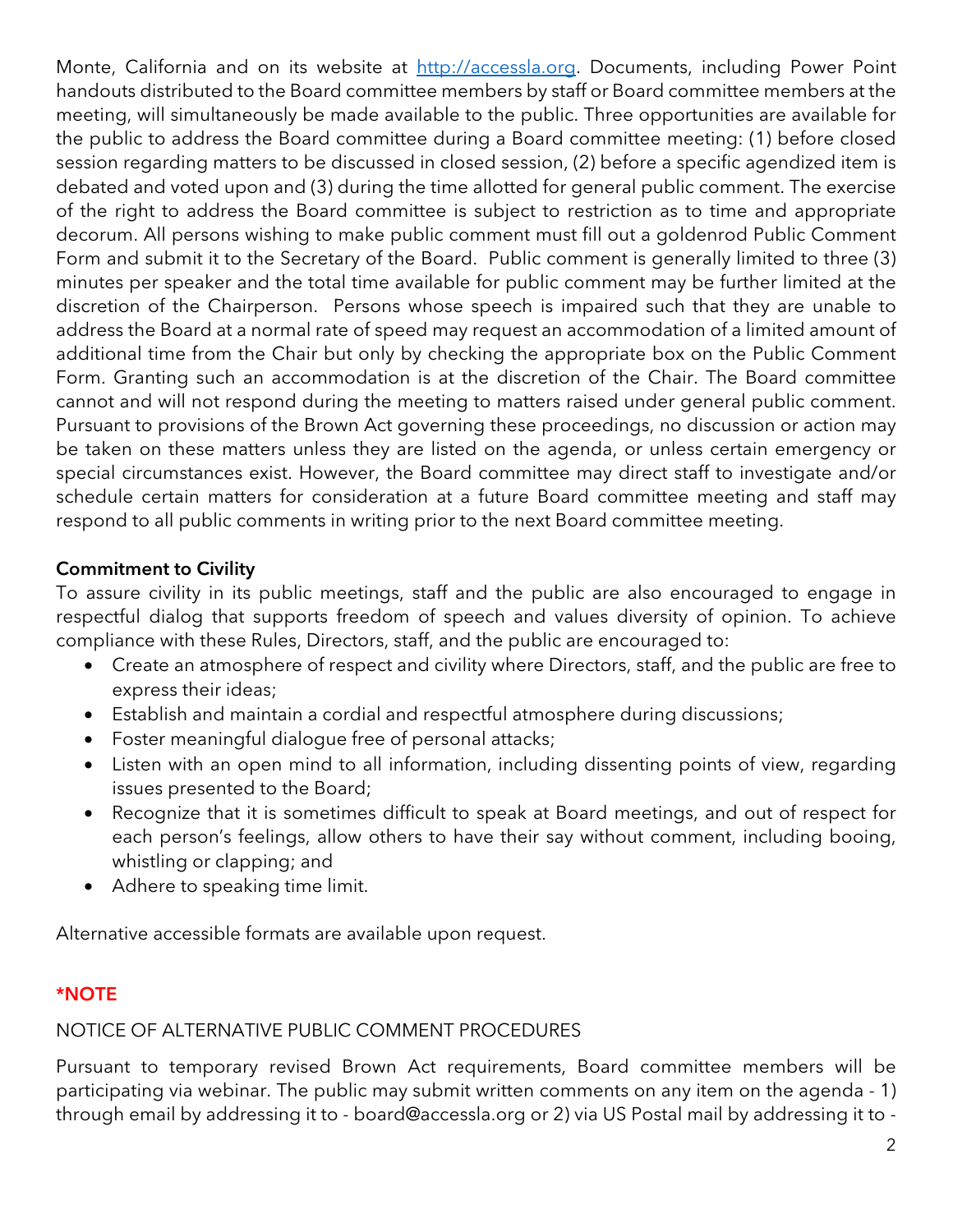Access Services Board Comments, PO Box 5728, El Monte CA 91734. Please include your name, item number and comments in the correspondence. Comments must be submitted/received no later than 9:00 am on Monday, March 21, 2022 so they can be read into the record as appropriate.

The public may also participate via the Zoom webinar link, or by teleconference. Please review the procedures to do so as follows –

How to Provide Public Comment in a Board Meeting via Zoom

## Online

- 1. Click the Zoom link for the meeting you wish to join. Meeting information can be found at: https://accessla.org/news\_and\_events/agendas.html. Make sure to use a current, up-to-date browser: Chrome 30+, Firefox 27+, Microsoft Edge 12+, or Safari 7+. Certain functionality may be disabled in older browsers including Internet Explorer. You may also use this direct link https://us06web.zoom.us/j/86848186964
- 2. Enter an email address and your name. Your name will be visible online while you are speaking.
- 3. When the Committee Chair calls for the item on which you wish to speak, click on "raise hand." Speakers will be notified shortly before they are called to speak. Mute all other audio before speaking. Using multiple devices can cause audio feedback.
- 4. Please note that the "Chat" feature is an accessibility tool for comments on items by committee members and the general public attendees who need to use this tool. If you cannot use the "raise hand" feature, then please submit a written comment as outlined above.
- 5. When called, please limit your remarks to three minutes. An audio signal will sound at the threeminute mark and the Chair will have the discretion to mute you at any point after that. After the comment has been given, the microphone for the speaker's Zoom profile will be muted.

Note: Members of the public will not be shown on video.

## By phone

- 1. Call the Zoom phone number and enter the webinar ID for the meeting you wish to join. Meeting information can be found at: https://accessla.org/news\_and\_events/agendas.html
- 2. You can also call in using the following information Dial(for higher quality, dial a number based on your current location): US: +1 669 900 6833 or +1 253 215 8782 or +1 346 248 7799 or +1 312 626 6799 or +1 929 205 6099 or +1 301 715 8592 or 833 548 0276 (Toll Free) or 833 548 0282 (Toll Free) or 877 853 5247 (Toll Free) or 888 788 0099 (Toll Free) Webinar ID: 868 4818 6964
- 3. When the Committee Chair calls for the item on which you wish to speak, press \*9 to raise a hand. Speakers will be notified shortly before they are called to speak. Speakers will be called by the last four digits of their phone number. Please note that phone numbers in their entirety will be visible online while speakers are speaking.
- 4. If you cannot use the "raise hand" feature, the please submit a written comment as outlined above.
- 5. When called, please state your name and limit your remarks to three minutes. An audio signal will sound at the three-minute mark and the Chair will have the discretion to mute you at any point after that. After the comment has been given, the microphone for the speaker's Zoom profile will be muted.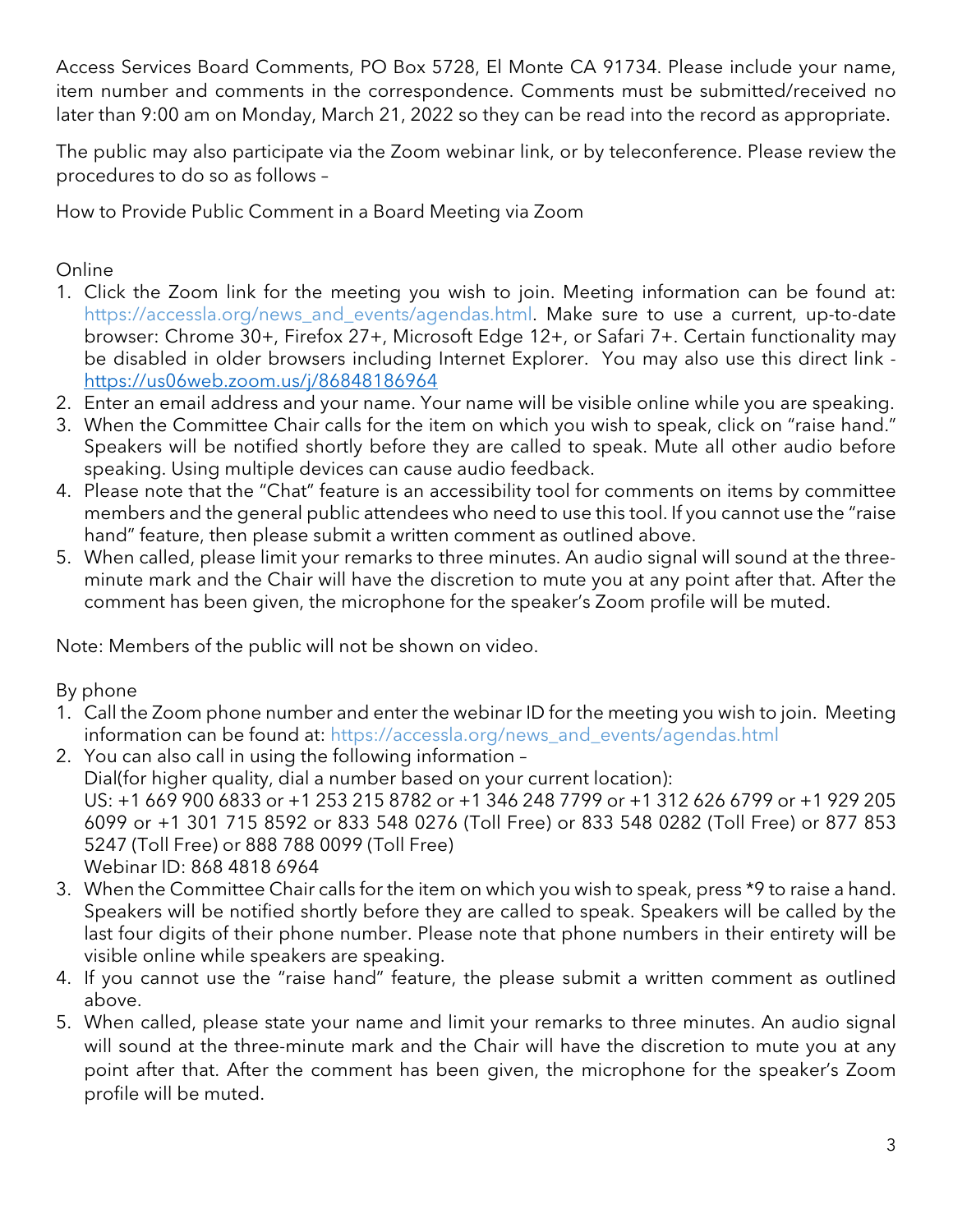#### MARCH 14, 2022

| TO: | <b>BOARD OF DIRECTORS</b> |
|-----|---------------------------|
|     |                           |

FROM: ERIC J. HAACK, STRATEGIC PLANNER

RE: CONSIDERATION TO APPROVE TITLE VI PLAN (2022-2025)

#### ISSUE:

Federal regulations require that Access Services update its Title VI Plan every three years and must receive Board approval for the following reports: (1) Title VI Report; (2) Public Participation Plan, and (3) Limited English Proficiency Plan.

#### RECOMMENDATION

Approve Access Services' Title VI Plan which encompasses the following reports:

- 1) Title VI Report;
- 2) Public Participation Plan; and
- 3) Limited English Proficiency Plan

#### IMPACT ON BUDGET

None.

#### BACKGROUND

Title VI is a Federal law that was enacted to ensure that government-funded services provide such services to communities in a non-discriminatory manner. Specifically, "no person in the United States shall, on the ground of race, color, or national origin, be excluded from participation in, be denied the benefits of, or be subjected to discrimination under any program or activity receiving Federal financial assistance." (FTA C 4702.1B, II-1-2).

Following the guidance of FTA Circular 4702.1B (October, 2012) "Title VI Requirements and Guidelines for Federal Transit Administration Recipients," Access Services is required to update its current Title VI reports in 2022. Also, per requirements set forth in FTA Circular 4702.1B, Access must have Board approval for its Title VI documentation as part of the final submission of these reports to FTA's Office of Civil Rights.

Access' Title VI documentation is separated into three distinct categories, which together make up Access' Title VI required documents. Each of these separate reports is described below.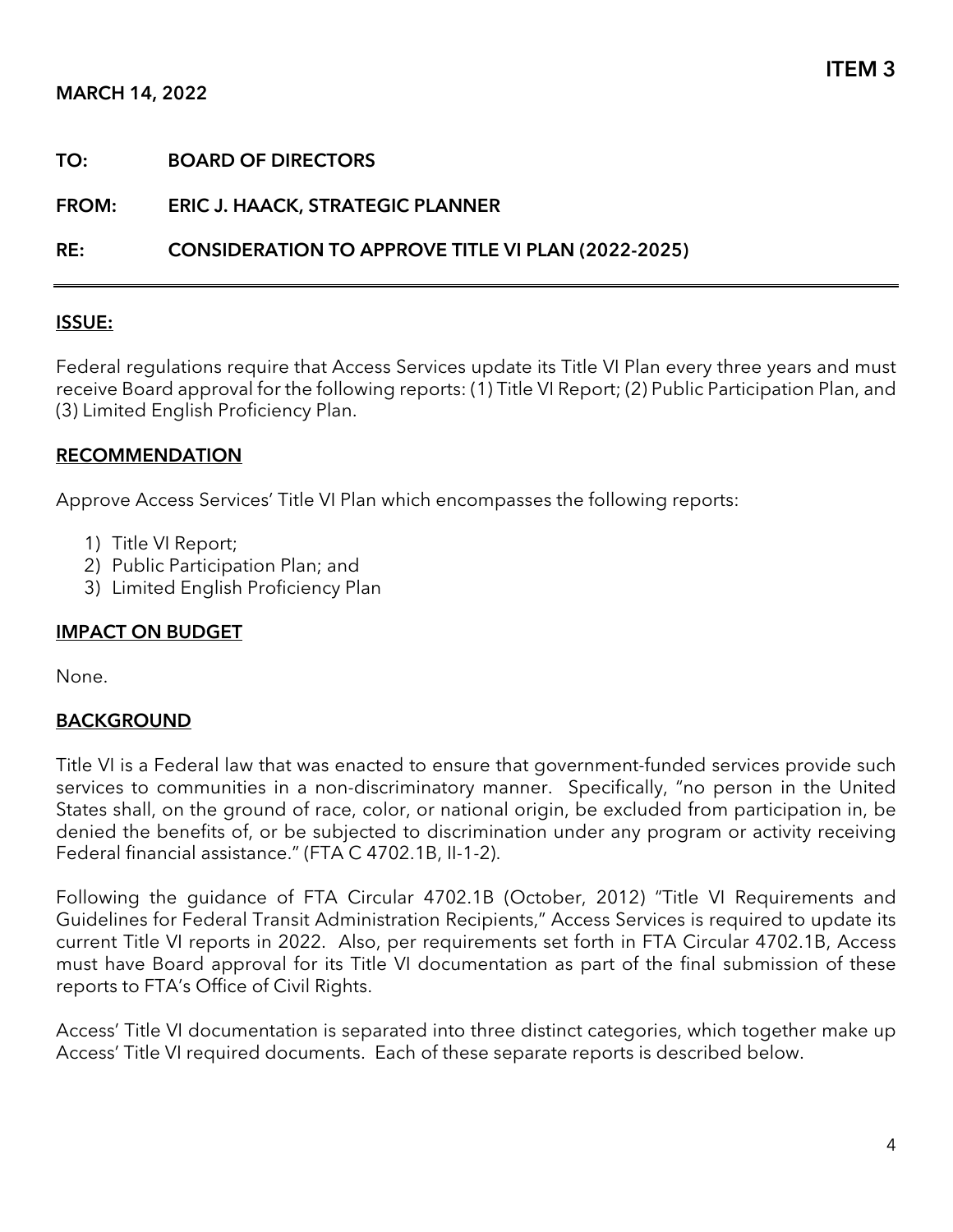#### Title VI Report

The Title VI Report demonstrates that Access complies with the separate elements contained in FTA Circular 4702.1B.

- a) Approval of Agency Title VI Policies by Access Board of Directors;
- b) Notification of Customers of Protection Under Title VI;
- c) Requirement to Develop Title VI Complaint Procedures and Complaint Form;
- d) Requirement to Record and Report Transit-Related Title VI Investigations, Complaints and Lawsuits;
- e) Requirement to Record Minority Representation on Planning and Advisory Boards;
- f) Requirement to Monitor Subrecipients.

#### Public Participation Plan

The purpose of Access Services' Public Participation Plan (PPP) is to illustrate how Access reaches out to its customers and to the larger disability community though community meetings and outreach meetings. Additionally, the PPP presents how Access' public outreach methods serve to educate minority as well as non-minority communities about the services Access offers to the public.

Access' PPP highlights many of the new and on-going public outreach efforts conducted since the last PPP update.

- 1) Ongoing community outreach conducted by Access' Customer Service, Mobility Management and Operations Departments;
- 2) Examples of Access' ability to transition to virtual meetings during the COVID-19 pandemic to ensure transparency with Access' activities, while also ensuring safety for Access' customers.
- 3) Customer notification of upcoming meetings through Access Services' website, emails, and mobile app notifications; and

#### Limited English Proficiency Plan

Access' Limited English Proficiency Plan recognizes that there are many existing and potential Access customers who may not be proficient in English, but still need information about the services that Access provides to persons with disabilities. As per Federal guidance, Access must conduct a "four-factor analysis" and perform analyses of the population it serves as well as the overall community in Access' service area.

The Limited English Proficiency Plan then presents features that Access offers in order to effectively communicate with its customers and members of the public about the services that Access provides.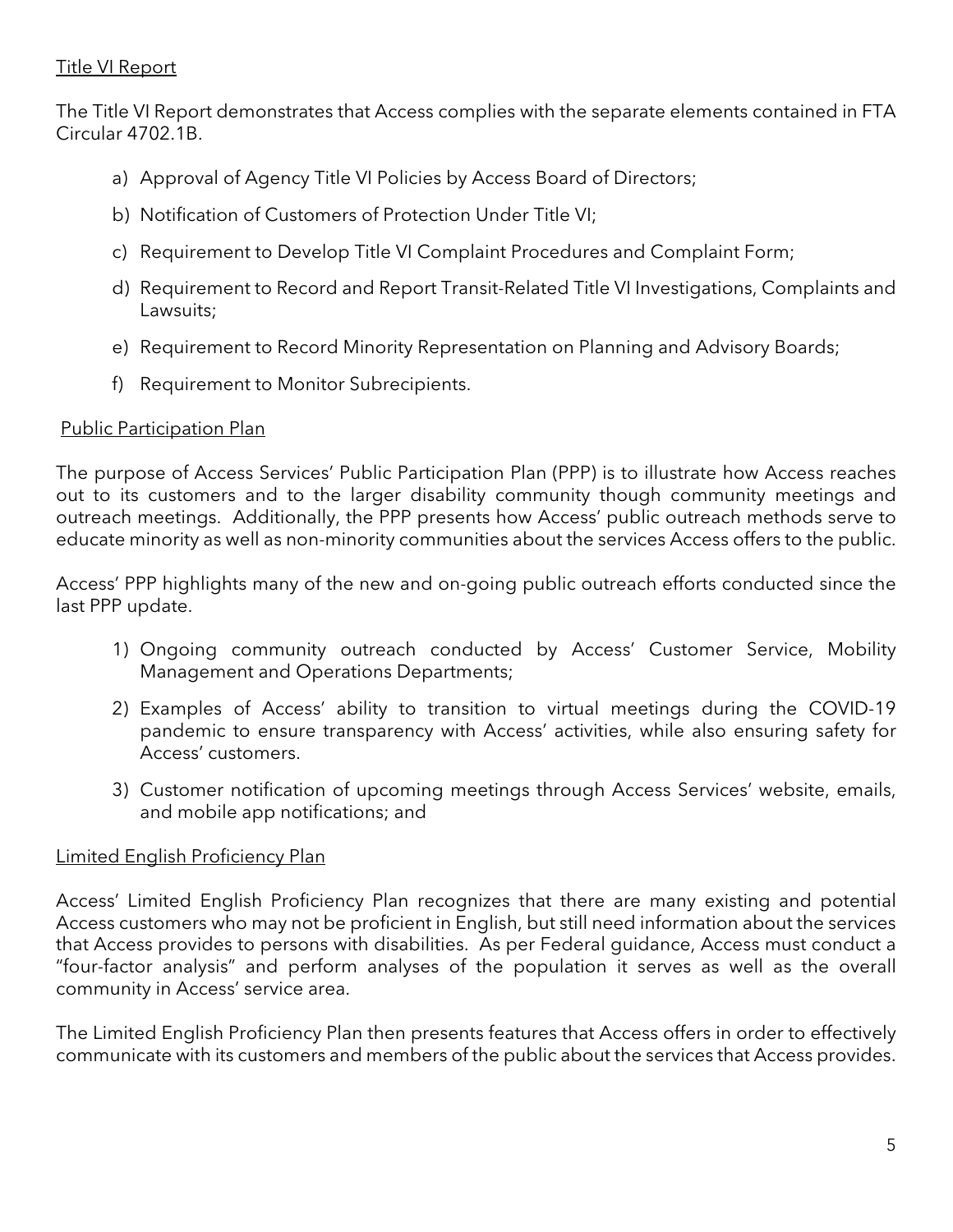Access' LEP Plan provides information about the variety of services that Access provides to remove barriers to persons who may have limited proficiency in speaking or reading English. Among some of the services that Access provides for LEP persons discussed in the report are as follows:

- 1) Telephone interpreter services are available to be accessed by Access' contracted call center staff, provider staff, Eligibility and Eligibility appeals staff. This allows people to communicate effectively even if a language barrier would exist without the interpreter service. Between July 2019 and November 2021, this interpreter service assisted over 34,000 calls in 55 different languages.
- 2) Google Translate is an embedded feature on Access' website. Information posted on the Access website can be viewed in English or – through a Google Translate link on the Access website – can be translated into dozens of languages.
- 3) Portable speaker phones are available at Access' Eligibility Center. If a customer arrives at Access' Eligibility Center and does not speak either English or Spanish and does not have a translator to assist them, an in-person evaluation can still be conducted easily. Through these portable speaker phones (i.e. cell phones), the evaluator and applicant can communicate through Access' telephone interpreter service both in the evaluator's office as well as out on the physical evaluation course.
- 4) Printed materials provided in English and Spanish. Access' applications, Rider's Guide, and community meeting announcements are provided in both English and Spanish (the most common language spoken by Access customers as well as County residents next to English).

A PDF copy of Access Services' Title VI, Public Participation Plan and Limited English Proficiency Plan can be viewed at the following web link: Attachment A.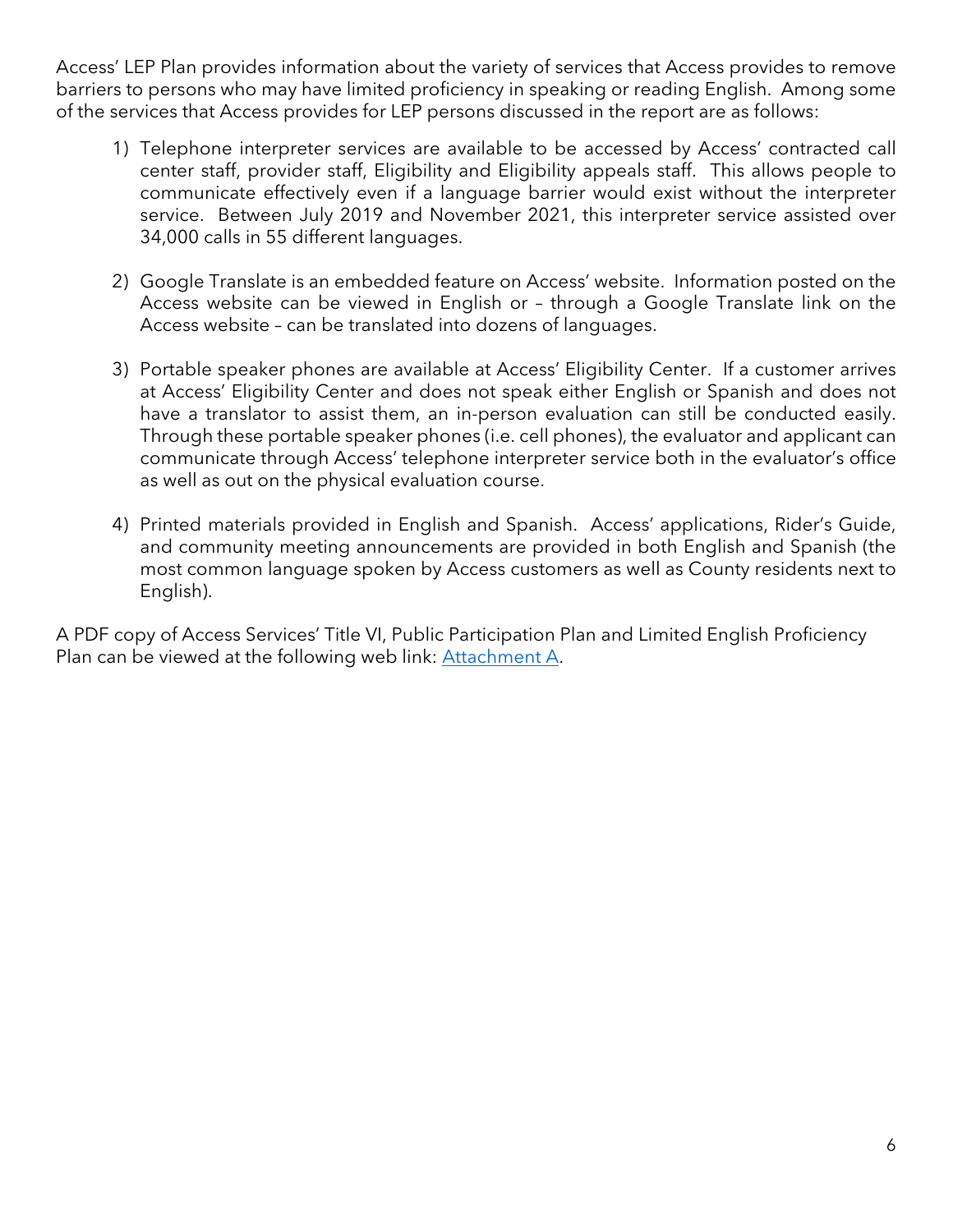#### TO: BOARD OF DIRECTORS

#### FROM: MATTHEW AVANCENA, DIRECTOR, PLANNING AND COORDINATION RYCHARDE MARTINDALE, ADA COORDINATOR

#### RE: CONSIDERATION TO APPROVE COMMUNITY ADVISORY COMMITTEE (CAC) **APPOINTMENTS**

#### ISSUE:

The Community Advisory Committee (CAC) currently has two membership vacancies. In accordance with the CAC Bylaws, Board approval is required in order to appoint new members to the committee.

#### RECOMMENDATION

Appoint Jan Johnson and Liam Matthews to the CAC effective April 19, 2022.

#### IMPACT ON BUDGET

None.

#### **BACKGROUND**

One of two advisory committees created by the Access Services Board of Directors, the CAC provides community input and advice to the Board and staff concerning operational and policy issues to affect and improve Access' transportation program. The following outlines the timeline associated with this vacancy.

June 2021:

CAC member Marie-France Francois informed staff of her resignation from the committee.

July 2021:

Access staff reconvenes the CAC's Member Selection Subcommittee whose members include Chairperson Rachele Goeman, Terri Lantz, Maria Aroch, Yael Hagen and Michael Arrigo.

Staff published the vacancy notice on its website, and distributed it by email to various community stakeholders, including all the Regional Centers and Independent Living Centers in the County and the Los Angeles City and County Commissions on Disabilities. The notice provided instructions to interested persons on the steps needed to complete an application.